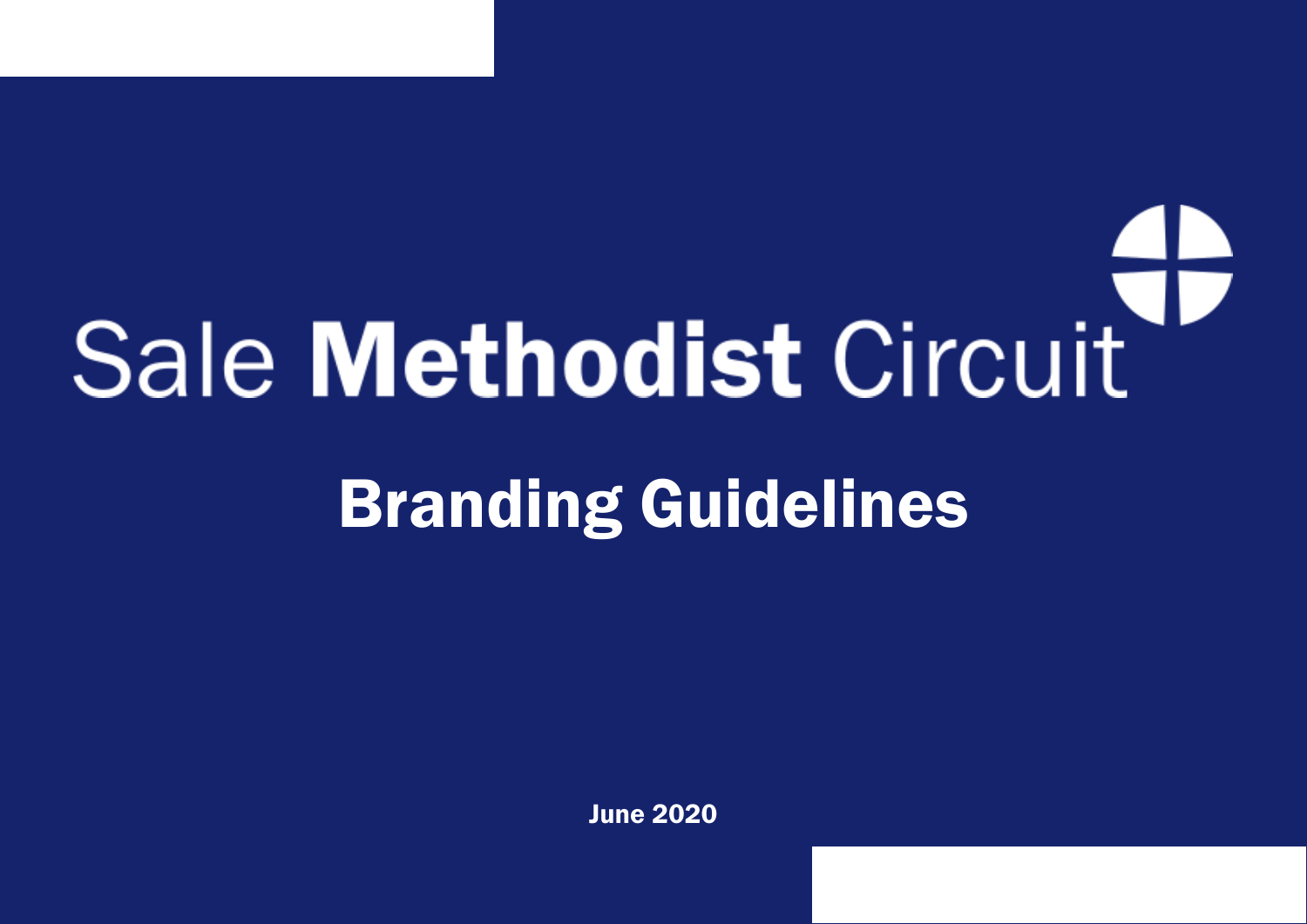# Why have Branding Guidelines?

Branding Guidelines outline a set of standards for any digital or printed resources put out by the Circuit and it's churches.

Following the Brand Guidelines is particularly important in a Circuit setting, where different people may be producing resources independently.

By following the Branding Guidelines it creates consistency, which allows people to quickly recognise that something has come from the Sale Methodist Circuit. This 'brand recognition' helps to build trust and familiarity.

Please follow these simple guidelines when producing resources in the name of the Circuit and it's churches.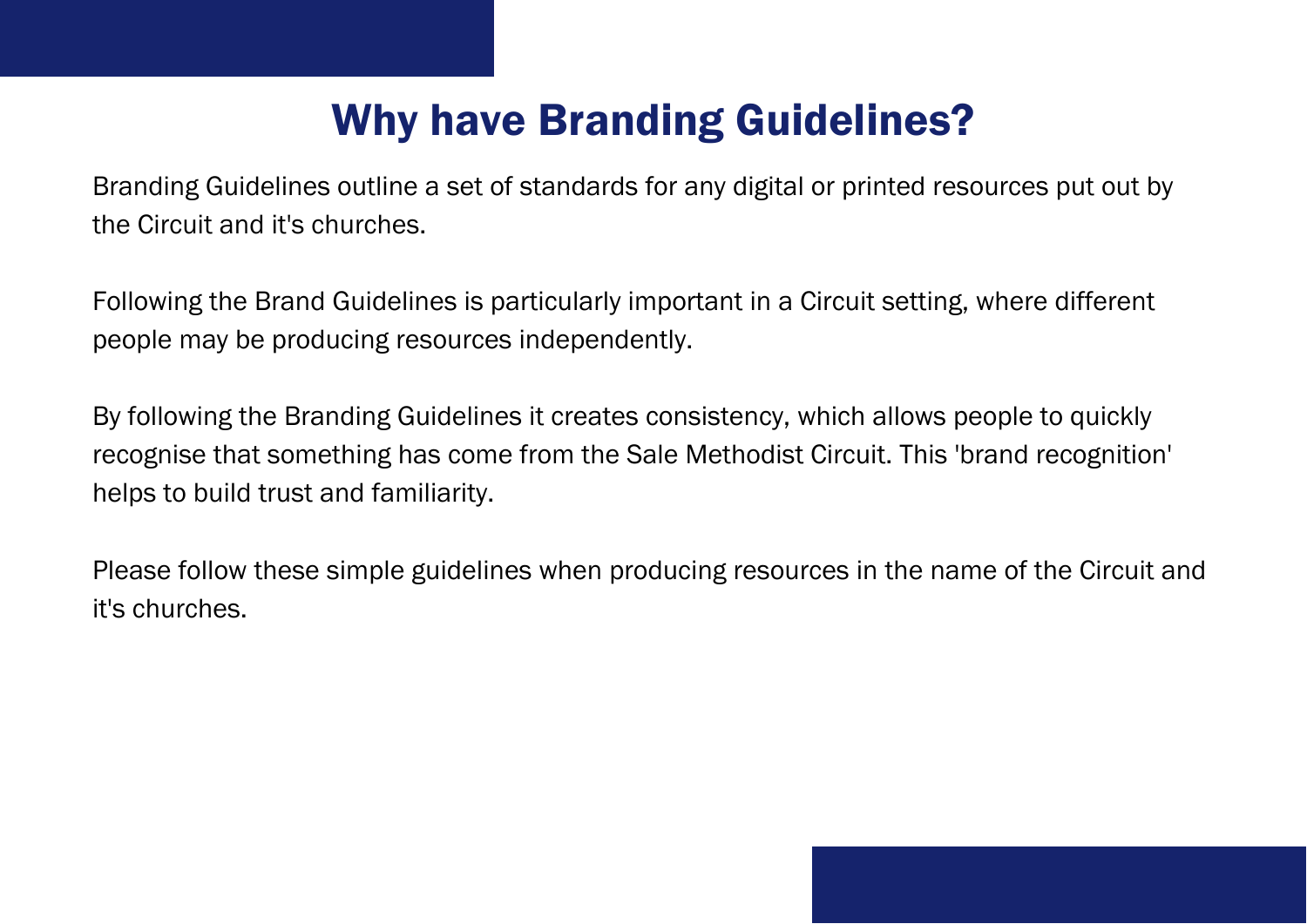## Colour Palette

The main colour palette for the Circuit is Dark Blue and White. The secondary colours are 'Methodist' Red and Black

| <b>Sale Blue</b>                                       | <b>White</b>                                   |
|--------------------------------------------------------|------------------------------------------------|
| Hex: #15236C                                           | Hex: #FFFFFFF                                  |
| RGB: 21,35,108                                         | RGB: 255,255,255)                              |
|                                                        |                                                |
| <b>Methodist Red</b><br>Hex: #B52129<br>RGB: 181,33,41 | <b>Black</b><br>Hex: #000000<br>RGB: 21,35,108 |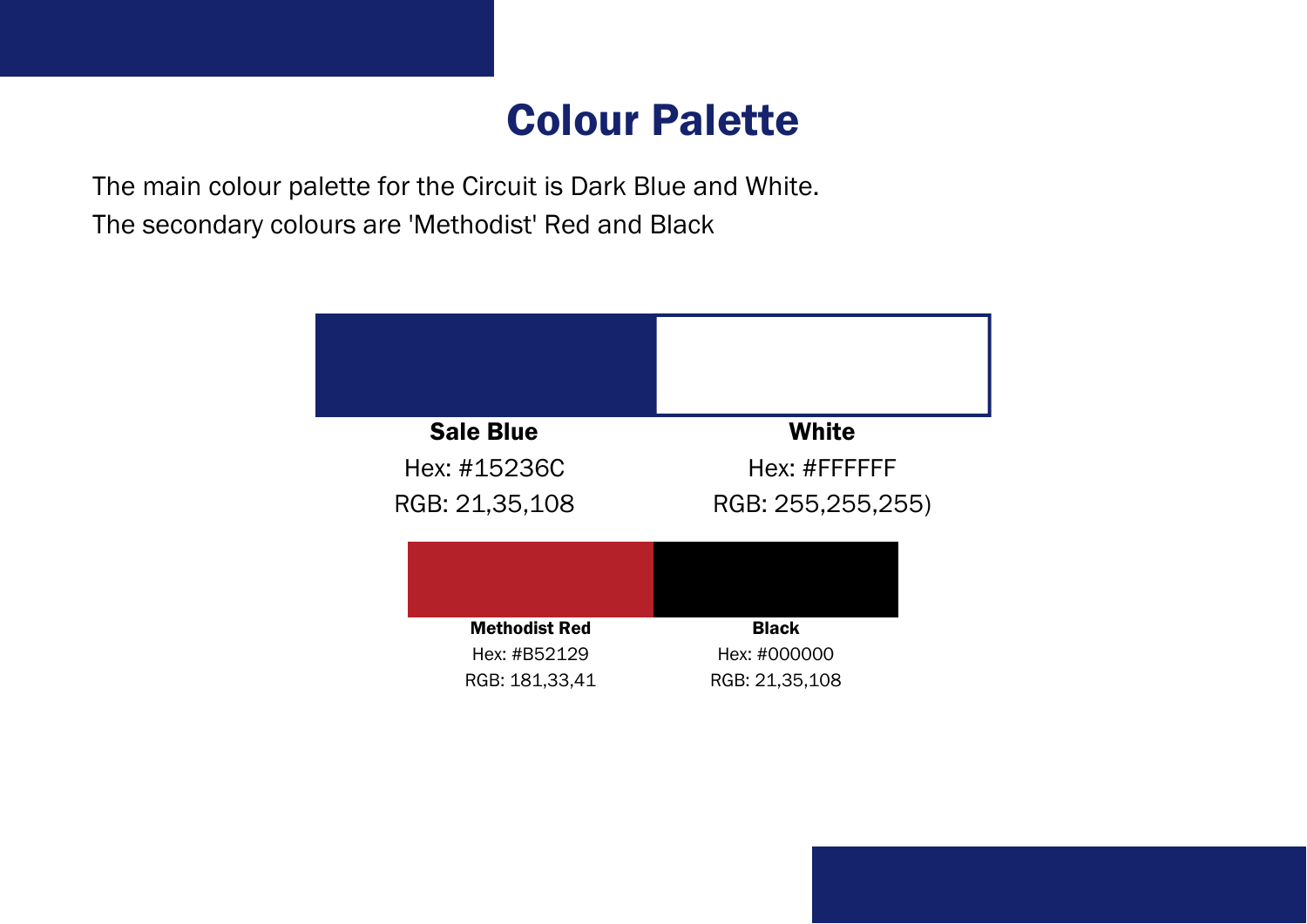## Circuit Logos

The Circuit has two Logo styles, Long and Short Each Logo is in three colours, Red & Black, White and Black

The logos can all be downloaded from the Circuit Website Admin Page.

Sale Methodist Circuit

Sale **Methodist** Circuit

**Sale** 

**Circuit** 

**Methodist** 

Sale Methodist Circuit

Sale **Methodist** Circuit

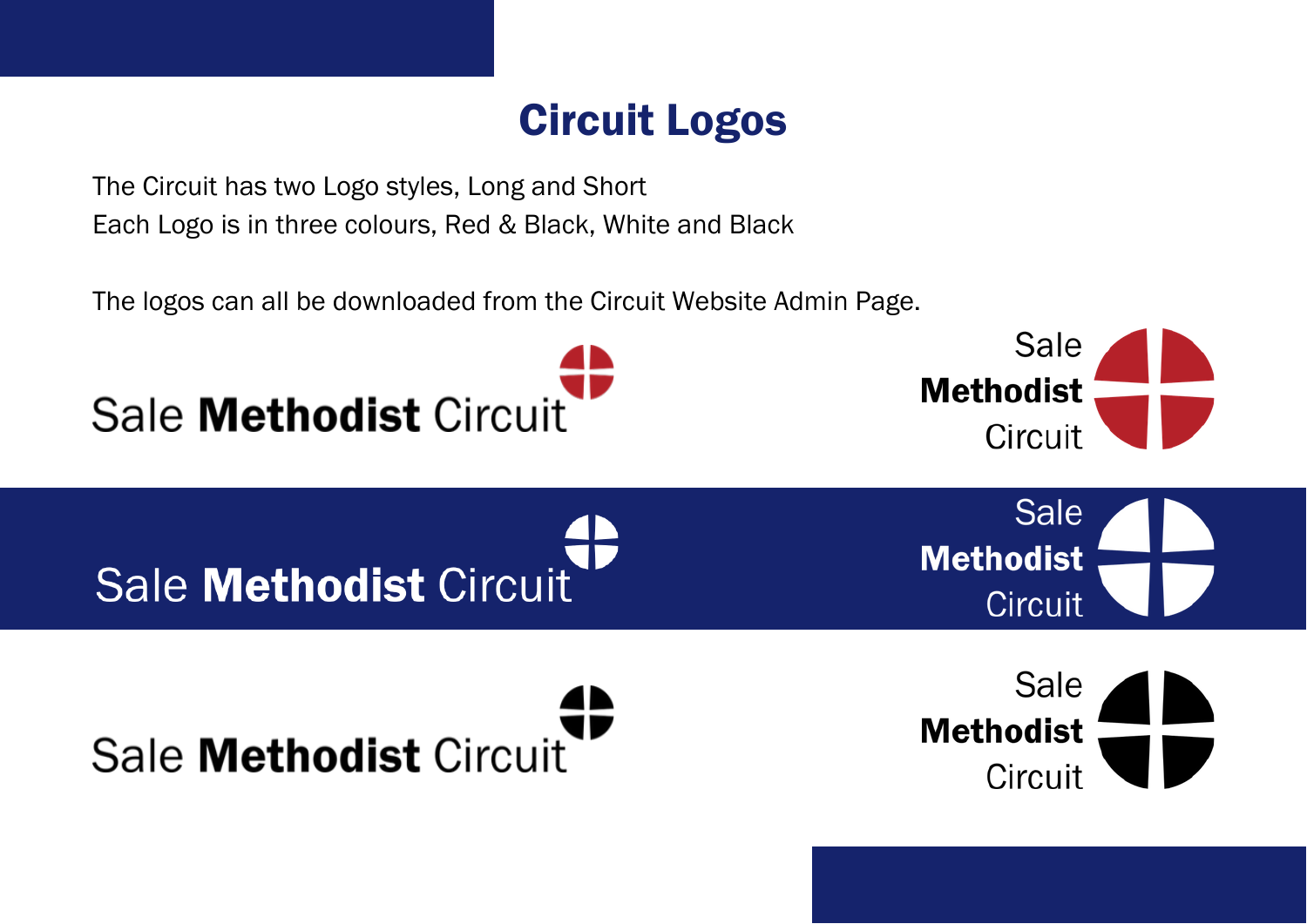# Circuit Logos

The Red & Black logos are the primary logos for printed documents, letterheads etc and should be used most often.

The White Logos should be used on the website and on designs where it is used against a dark background or image where the Red & Black logo doesn't stand out.

The Black logos should be used only in a situation where resources are being printed in black and white.

#### Logos Don'ts

Don't use other colours in the logos.

Don't rescale the logos, keep them in the current proportions.

Don't tilt the logo, use it flat.



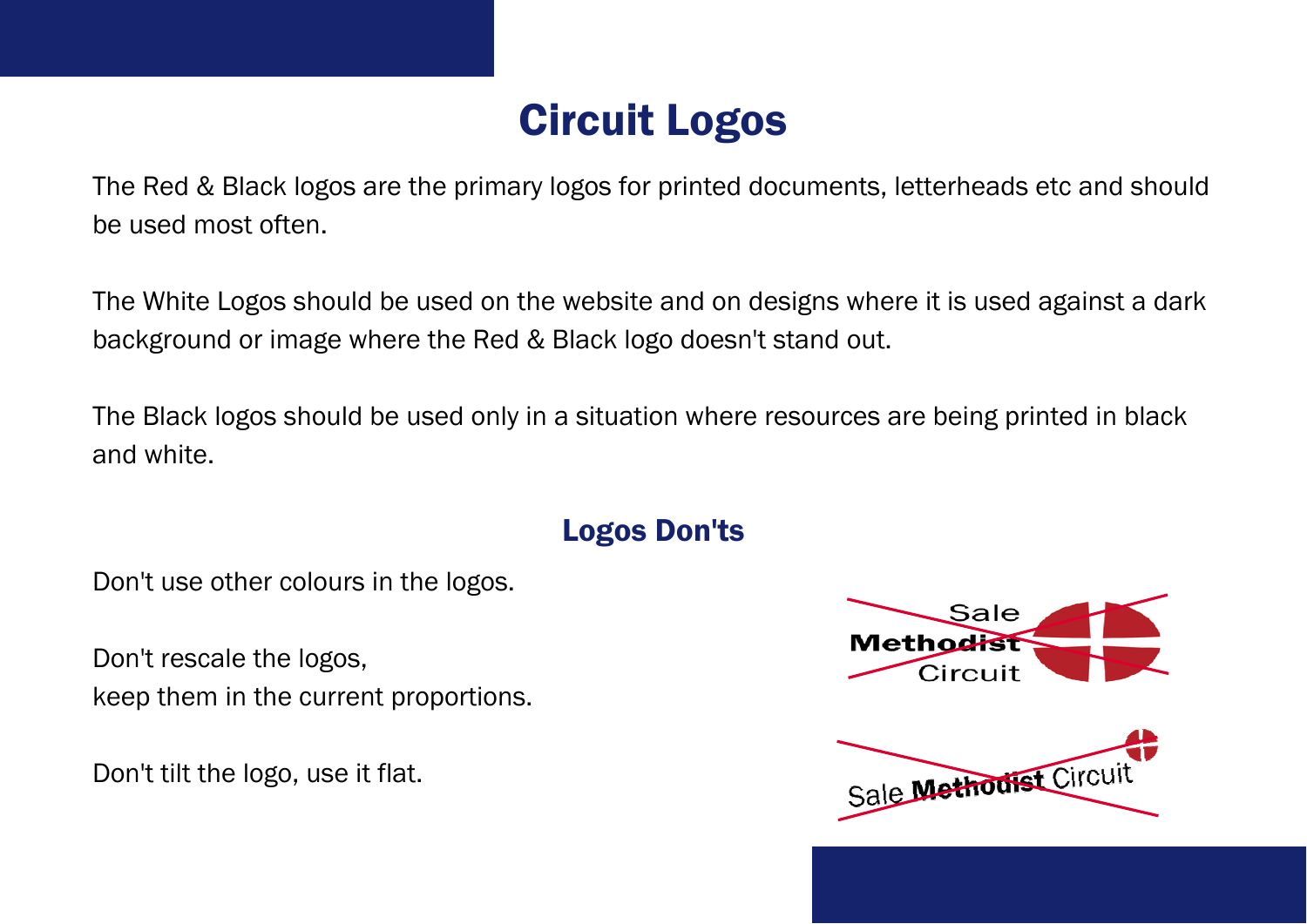## Church Logos

Each church has a logo that fits with the Circuit Branding. These should be used by the churches to create a consistent brand identity across the Circuit.



Where a church has it's own logo (ie The Avenue), the two should be used together.

The logos can all be downloaded from the Circuit Website Admin Page.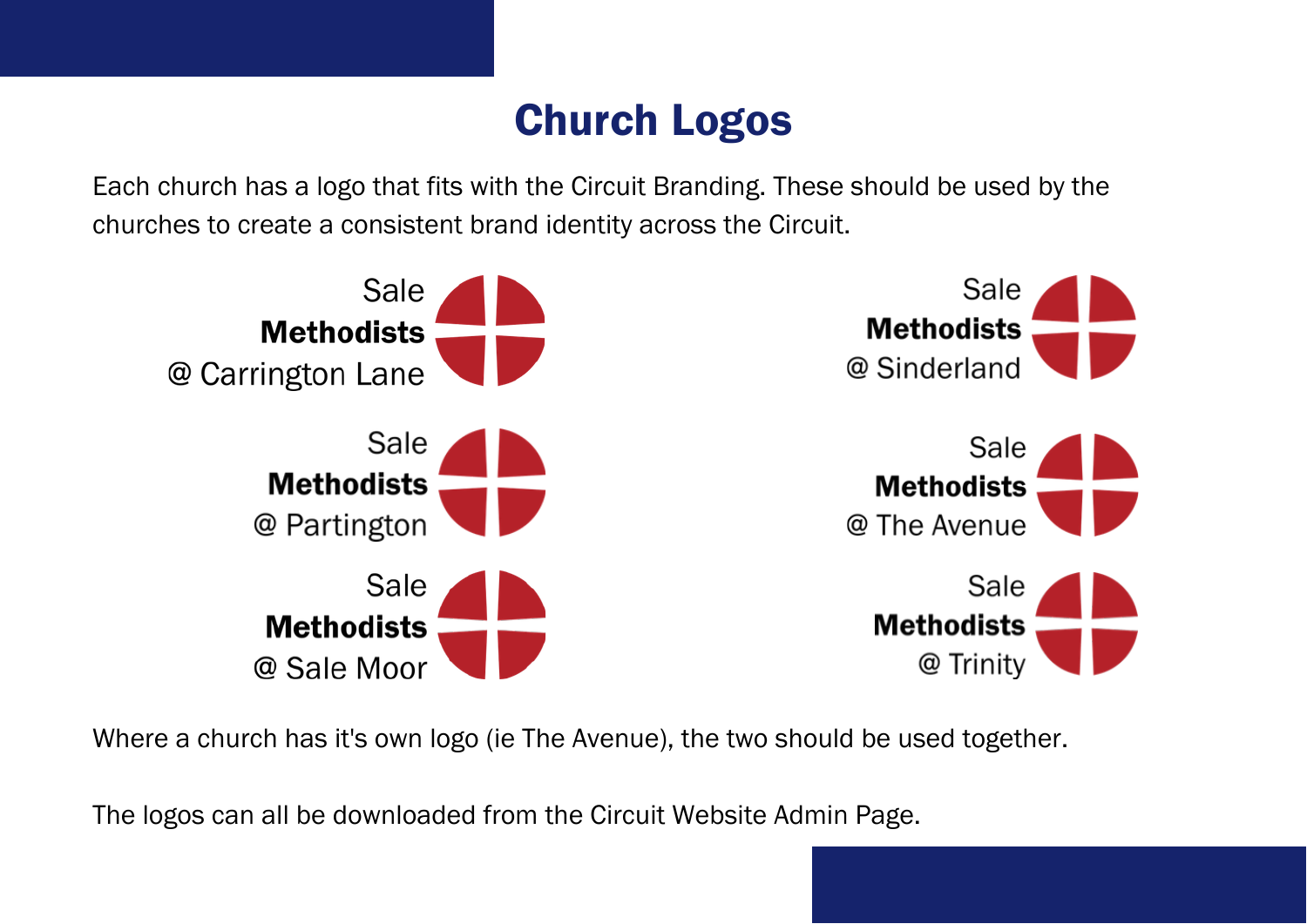#### Letterheads

Letterheads for each church and for the Circuit are available from the Circuit Administrator.

These have been created as an image file which can simply be inserted into the header of a letter.

See an example below: